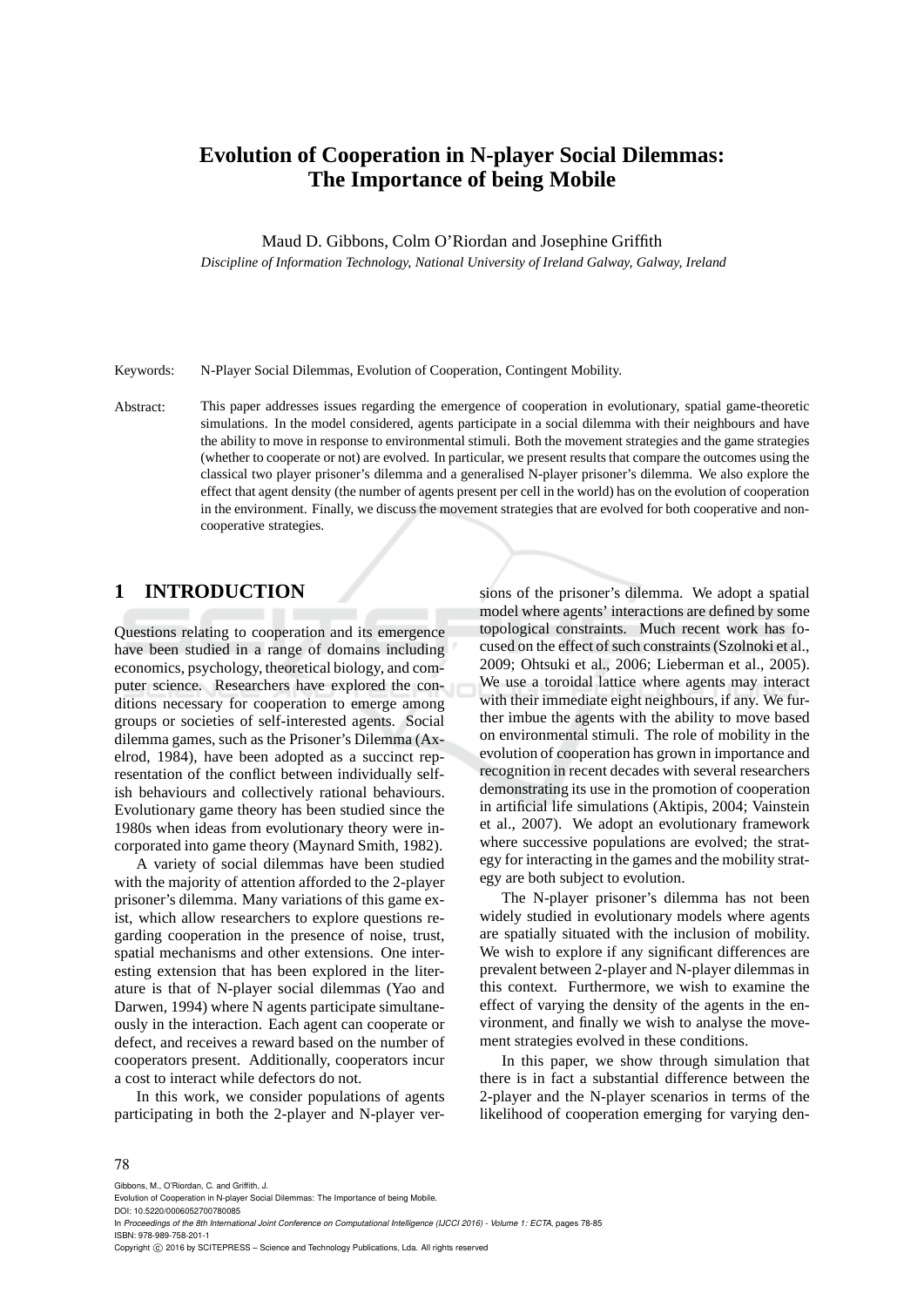sity levels. We demonstrate that for a range of density levels, cooperation emerges in the N-player case.

The paper outline is as follows: the next section discusses some related work in the field, section 3 outlines our model and approach, and section 4 presents and discusses our results. Finally conclusions and some potential future directions are presented.

## **2 RELATED WORK**

In this section we review some of the relevant research in the literature; we introduce some concepts pertaining to social dilemmas and discuss some work on spatial and evolutionary game theory and the role of mobility.

## **2.1 Social Dilemma Games**

Social dilemma games (most famously the prisoner's dilemma and its variants) have been studied in a wide range of domains due to their usefulness in capturing the conflict between individual and collectively rational behaviours. The prisoner's dilemma in the classical game is described as follows: two players make a choice simultaneously to either cooperate or defect. Mutual cooperation yields a reward *R* for both participants. However, unilateral defection results in a greater payoff, *T*, for the defector and a worse payoff, *S*, for the cooperator (the sucker's payoff). If both defect, both receive  $P$  as a payoff such that:  $T > R > P > S$ .

It has been argued that the N-player variant captures a wider set of dilemmas (e.g. donating to charity organisations, environmental issues etc.). In the N-player dilemma game there are N participants, and again, each player is confronted with a choice: to either cooperate or defect. In one formalism of the game (Boyd and Richerson, 1988), all players receive a benefit based on the number of cooperators present. Cooperators have to pay a cost. No such cost is borne by defecting players. For instance, let B represent some fixed benefit, *N* the number of players, *c* the cost and *i* the number of cooperators. Participants receive  $(B \times i)/N$ . Cooperators must pay *c* and thus receive a net reward of  $((B \times i)/N) - c$ . This, or similar, formulas have been adopted in several other works (O'Riordan and Sorensen, 2008; Yao and Darwen, 1994; Suzuki and Arita, 2003).

We represent the payoff obtained by a strategy which defects given *i* cooperators as  $D(i)$  and the payoff obtained by a cooperative strategy given *i* cooperators as  $C(i)$ . Defection represents a dominant strategy, that is, for any individual, moving from cooperation to defection is beneficial for that player in that they still receive a benefit without the cost:

$$
D(i) > C(i) \qquad 0 < i \le N - 1
$$

However, if all participants adopted this dominant strategy, the resulting scenario would be a suboptimal, and from a group point of view, irrational outcome:

$$
C(N) > D(0)
$$

If any player changes from defection to cooperation, the society performs better:

$$
(i+1)C(i+1) + (N-i-1)D(i+1) > (i)C(i) + (N-i)D(i)
$$

In multi-person games, the problem of avoiding exploitation, or free riders, is more difficult, and cooperation may be harder to achieve. In 2-player games, reciprocity has been explored as a means to engender cooperation (Nowak, 2006). However, in N-person games reciprocity may be less advantageous. In order for an agent to punish a defector by defecting in retaliation, the agent must also punish all those that did cooperate.

## **2.2 Evolutionary N-player Games**

There have been several other notable approaches to exploring the N-player prisoner's dilemma using the tools and approaches in evolutionary game theory. Yao and Darwen (Yao and Darwen, 1994) explore the effect of group size in the evolution of cooperation. Strategies are represented using a generalised form of the representation employed by Axelrod and Dion(Axelrod and Dion, 1988). In their experiments, it is shown that cooperation can be evolved in groups but that it becomes more difficult with increasing group size.

The effects of spatial influences on the evolution of cooperation among strategies participating in the N-players prisoner's dilemma is explored by Suzuki and Arita (Suzuki and Arita, 2003). The two spatial factors under investigation are on the *scale of interaction* (determines which neighbours to play with) and *scale of influence* (specifies which neighbouring candidates to choose for offspring). Results for simulations involving a *tit-for-tat* like strategy showed that cooperation becomes most wide-spread for a modest value of scale of interaction and that, as the cost of cooperation increases, the levels of cooperation decrease and a higher value of the scale of interaction is found. Results also indicate that higher cooperation levels are achieved for higher values of the *scale of influence*.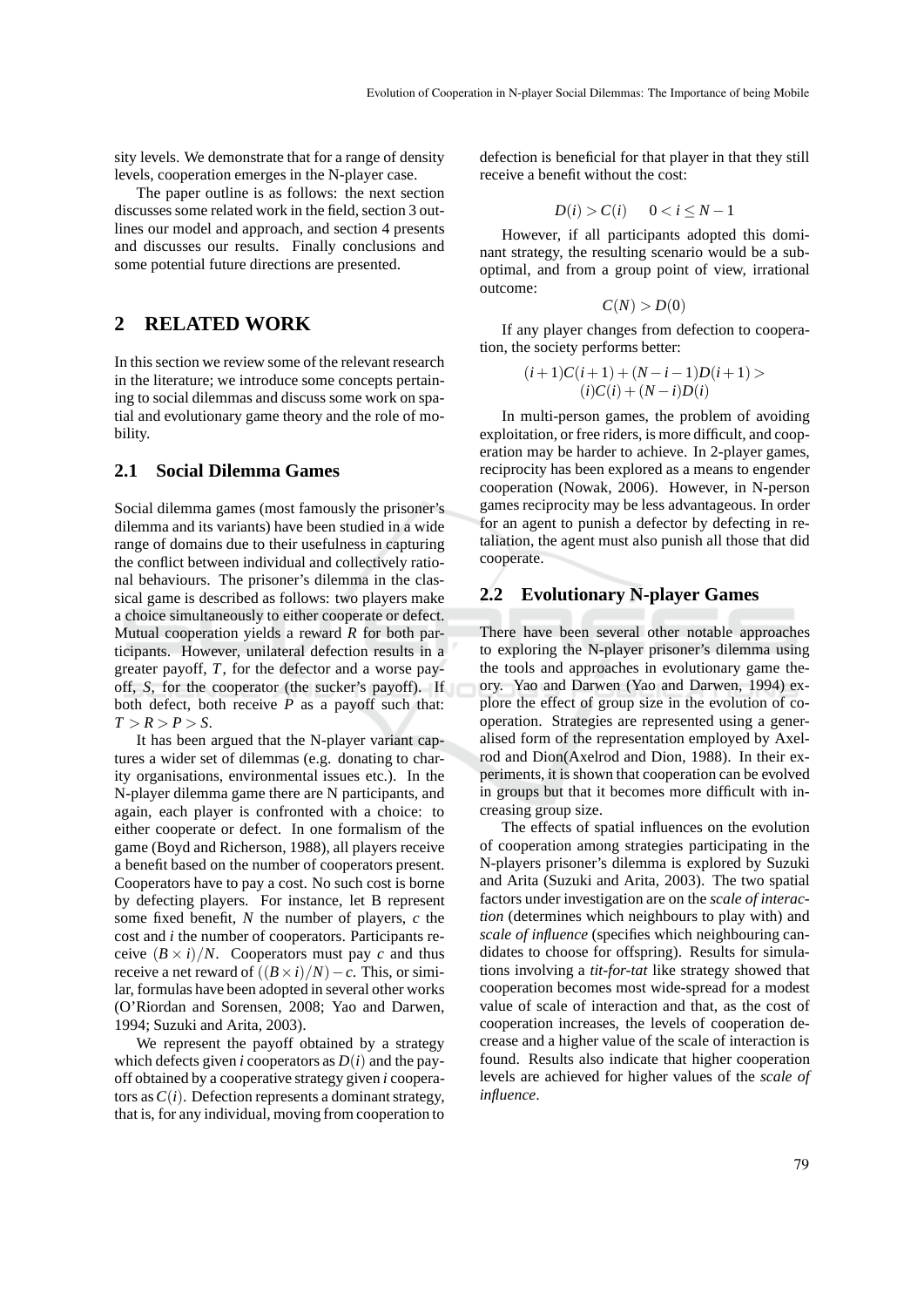### **2.3 Mobility**

Traditional spatial models promote the evolution of cooperation by constraining agent interactions to a particular static topology. Previous work has investigated structures such as lattices (Nowak and May, 1992), small-world graphs (Santos et al., 2006), and scale-free graphs (Poncela et al., 2009). However, the inclusion of movement creates a more realistic model by allowing agents to respond to their current neighbourhood by moving within their environment.

Mobility is a form of network reciprocity (Nowak, 2006), which has gone from being perceived as a hindrance to the emergence of cooperation to a key concept in its promotion. While unrestrained movement can, and does, lead to the 'free-rider' effect (Enquist and Leimar, 1993), allowing highly mobile defectors to go unpunished, using simple strategy rules (Aktipis, 2004; Ichinose et al., 2013) or using mobility rates (Meloni et al., 2009; Vainstein et al., 2007) significantly curb the free-rider phenomenon allowing self-preserving cooperator clusters to form, and cooperation to proliferate.

Several mechanisms for the emergence of cooperation exist, but all essentially express a need for cooperators to either avoid interactions with defectors or increase and sustain interactions with other cooperators. Research in this domain is largely divided into two categories based on authors' definition of mobility; all movement should be random (Vainstein et al., 2007; Meloni et al., 2009; Sicardi et al., 2009; Antonioni et al., 2014), or should be purposeful or strategically driven, but may indeed contain random elements (Aktipis, 2004; Helbing and Yu, 2008; Helbing and Yu, 2009; Jiang et al., 2010; Yang et al., 2010; Tomassini and Antonioni, 2015). Random mobility can be used to describe the minimal conditions for the evolution of cooperation. Alternatively, contingent mobility has the capacity to be proactive. This is where individuals deliberately seek better neighbourhoods, rather than simply reacting to stimuli and randomly relocating.

The majority of the contingent mobility strategies in the literature are hand crafted or guided by heuristics. However, there has been some research (Joyce et al., 2006; Gibbons and O'Riordan, 2014; Gibbons et al., 2016) using evolutionary models to evolve movement strategies that are conducive to the emergence of cooperation. Ichinose et al. (Ichinose et al., 2013) also use an evolutionary model and investigates the coevolution of migration and cooperation. Agents play an N-player Prisoner's Dilemma game after which they move locally according to an evolved probability vector. All agents are evolved to

collectively follow or chase cooperators. The authors highlight the importance of flexibility in the direction of migration for the evolution of cooperation.

Chiong et al. (Chiong and Kirley, 2012) describe a random mobility model where a population of agents interact in an N-player Prisoner's Dilemma set in a fully occupied regular lattice. Pairs of agents move by exchanging grid positions. Mobility in this environment is a probability function based on the time an agent has spent in a location, and the relative fitness of the agent at the destination. The agents have a limited memory of past interactions, and past cooperator and defector levels. Cooperation is shown to be promoted under a limited small set of parameters including the cost to benefit ratio of cooperation and the movement radius.

Most recently, Suarez et al. (Suarez et al., 2015) present a contingent mobility model, using the N-Player game, in which agents move toward locations with higher potential payoff. While cooperation does emerge, the authors do not elaborate on the specific effects of mobility, focusing more on the impact of the neighbourhood size.



The population of agents *A* inhabits a toroidal shaped diluted lattice with  $L \times L$  cells, each of which can be occupied by up to one agent. The interaction and movement radii of agents is determined using the Moore neighbourhood of radius one. This comprises the eight cells surrounding an individual in a cell on the lattice. The agents can only perceive and play with those within this limited radius.

Each agent is represented by a genotype, which determines their strategy to interact with other agents and to move in the environment. The first section of the gene describes their strategy for playing the game: that is to cooperate or defect and the remaining sections determine how an agent will move. The remainder of the genotype encodes actions for a range of scenarios that may arise within the environment, including: encountering a cooperator, encountering a defector, or encountering both at once. If an agent meets a cooperator, they have a set of potential actions. These actions are as follows: remain where they are, move randomly, follow the cooperator or flee from it. Similarly these potential actions are mirrored when an agent meets a defector. The final section is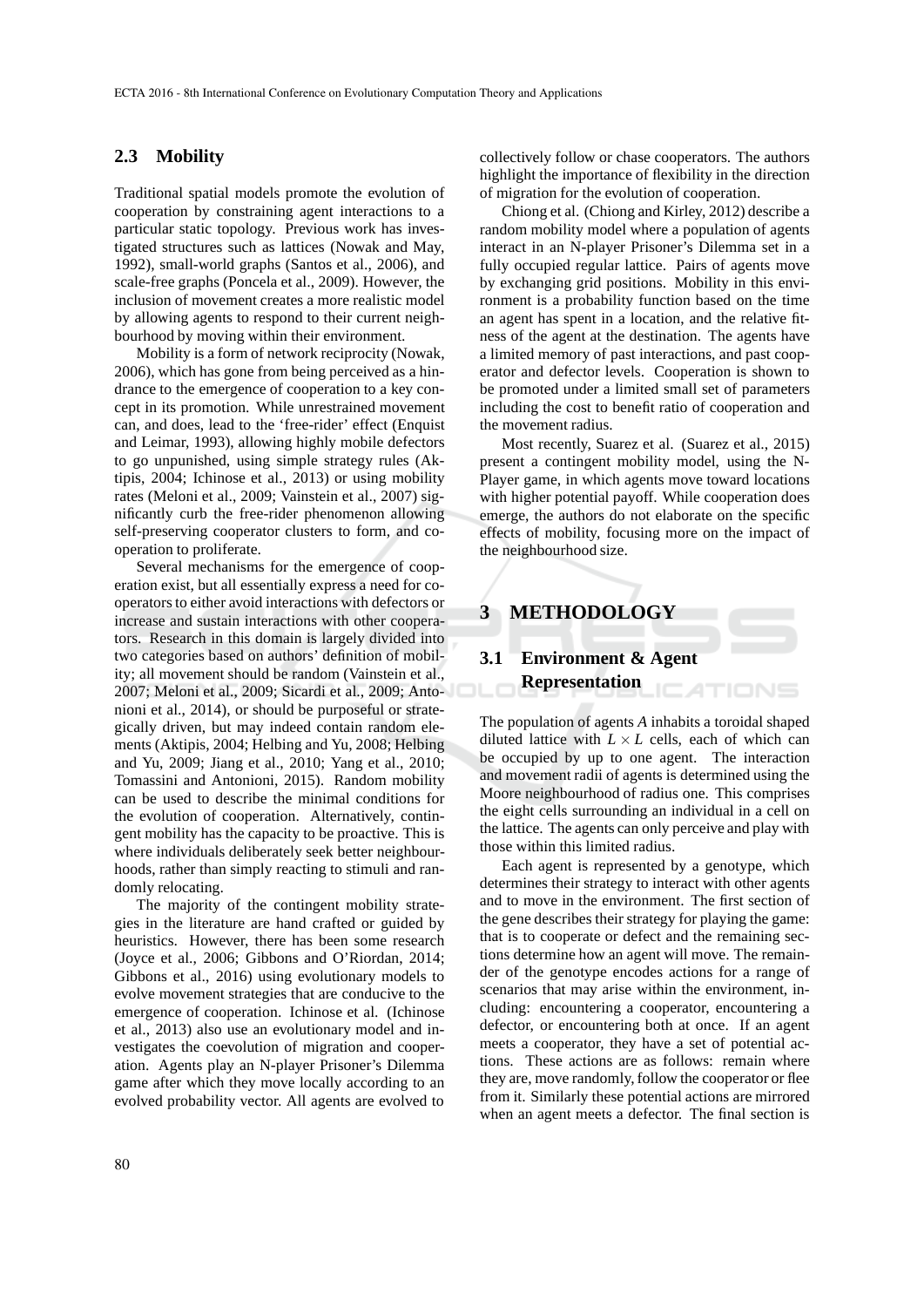used to determine actions when an agent meets both a defector and a cooperator. The actions are: flee from both cooperator and defector; follow both cooperator and defector; follow the cooperator and flee from the defector and the converse action (flee from the cooperator and follow the defector). During a simulation run, each potential action of an agent is determined by its genotype.

At each time step, agents participate in a single round of the Prisoner's Dilemma with each of their neighbours, if any. The strategy with which agents play is fixed; either always cooperate or always defect. We choose to implement pure strategies in order to reduce the strategy space allowing us to more clearly examine the effect of mobility in these experiments. Agents are aware of the actions taken by their neighbours in a single round, but these memories do not persist. Following this interaction phase, agents have the opportunity to take one step into an adjacent free cell according to their movement strategy. Movement will not occur if there is no adjacent free space, or if their strategy dictates that they remain in their current location. Isolated agents will take one step in a random direction.

## **3.2 Evolutionary Dynamics**

The movement strategies adopted by the population are explored by using an ALife inspired evolutionary model. In a single generation, agents accumulate their payoffs received from playing the Prisoner's Dilemma with their neighbours. This is used as a measure of fitness, and at the end of each generation, the agents are ranked according to this score. The bottom 20% are replaced with copies of the top 20%. This replacement strategy was chosen as it has been previously shown to produce a fair sampling of the population's fitness while still allowing for convergence in a reasonable time frame. No other genetic operators are utilized. These offspring are randomly placed on the grid, and the other agents remain in the same place, thus maintaining any spatial clustering between generations. Following reproduction, the fitness score of the whole population is reset and a new generation begins.

## **3.3 Interaction Model**

In keeping with previous work, we adopt a well known formalism for the N-player prisoner's dilemma. Letting *B* be a constant representing social benefit, *c* be the cost of cooperation and *i* the number of cooperators from a group of *N* agents, the following payoffs are used:

$$
C(i) = \frac{B \times i}{N} - c
$$

$$
D(i) = \frac{B \times i}{N}
$$

The following constraints hold:  $B > c$  and both B and c are positive values.

Considering the N-player dilemma, when  $N=2$ and attempting to align with the classical interpretation of the 2-player prisoner's dilemma, we also require that  $B < 2c$ . Values chosen in this research that are in keeping with previous studies in the field are:  $B = 5, c = 3.$ 

For example, in mapping this back to the two player games, we use the following payoff matrix:

Table 1: Prisoner's Dilemma game matrix.

| D | フク<br>$\gamma$ = | $-\frac{1}{2}$ , $2\frac{1}{2}$<br>0.0 |
|---|------------------|----------------------------------------|

In our simulations, we contrast scenarios with 2 player interactions and N-player interactions. In the N-player case, an agent particpates in the dilemma with all of its immediate neighbours; the number of such neighbours determines the number of participants. In the 2-player case, an agent participates in individual 2-player games with each of its immediate neighbours.

#### IONS **4 SIMULATION RESULTS**

#### **4.1 Experimental Setup**

In these experiments, we run two sets of similar simulations, one with *2-Player* interactions the other with *N-Player* interactions, comparing the respective outcomes. It is generally accepted that when comparing the two interaction models inducing cooperation in the N-Player games is considerably harder.

The population of  $A = 100$  agents is placed randomly on the  $L \times L$  torus with  $L = 30$ , the strategies (whether to cooperate or to defect) are assigned in equal proportion, and the movement strategies are assigned randomly. A single simulation lasts 1,250 time-steps, in which the agents take 25 steps in each of 50 generations. The distribution of spatial strategies, level of cooperation, time taken for the simulation to converge on cooperation (or defection), and the total number of interactions will all be recorded. Each simulation will be run over a 1000 times to generate statistically valid results.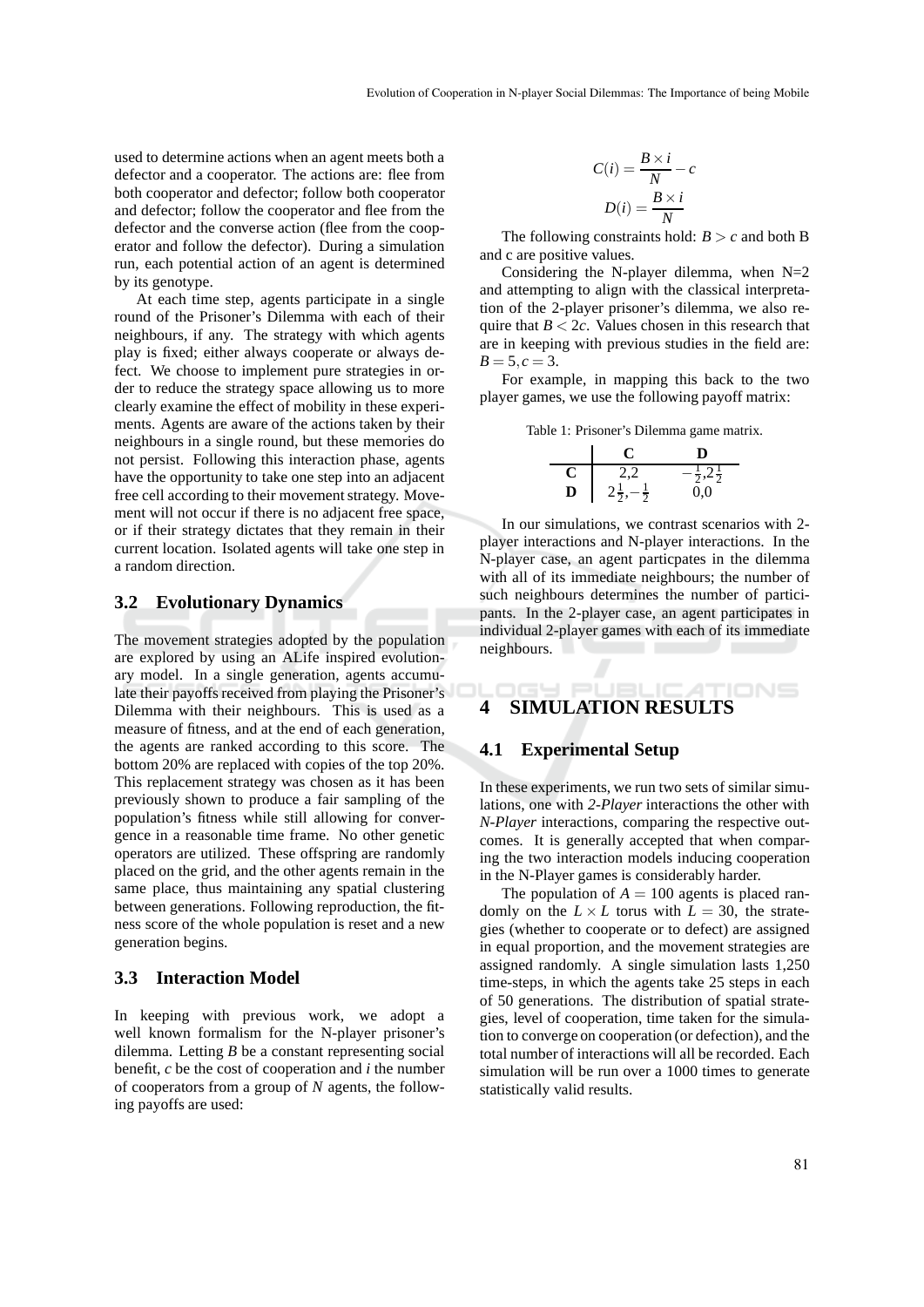#### **4.2 2-Player vs. N-Player**

#### **4.2.1 Cooperative Outcomes**

On average in these environmental settings, the 2- Player interaction model is more effective at inducing the spread of cooperation in a larger percentage of simulations. We see in Table 2 that in roughly one third of evolutionary simulations using 2-player interaction, cooperation emerges as the outcome, whereas when agents participate in an N-player interaction, cooperation emerges in roughly one quarter of the simulations. On average, simulations using the 2-Player interaction model tend to converge more quickly, and with less variance. The simulations resulting in the emergence of defectors exhibit a faster convergence and less variability in convergence speed regardless of the interaction model.

Table 2: 2-Player vs. N-Player : % Cooperator Wins.

|          | Avg   | <b>Std Dev</b> |
|----------|-------|----------------|
| 2-Player | 33.2% | 4.2%           |
| N-Player | 25.8% | 4.7%           |

These results are in keeping with the general consensus that evolving cooperation in the N-player prisoner's dilemma can be more difficult. This previous research did not allow movement of agents, but still captured the difficulty with N-player dilemmas where an agent can exploit multiple participants and achieve a considerable gain in payoff per interaction. HNC

#### **4.2.2 Evolved Movement Strategies**

Tables 3, 4 and 5 show the movement behaviours that are evolved for 2-player and N-player situations respectively in those runs when cooperation emerges. One hundred simulation runs resulting in cooperative outcomes are considered.

Upon seeing a cooperator in their neighbourhood, agents evolve to either stay where they are or to follow the cooperator; this occurs in both 2-player and N-player scenarios. When a defector is encountered, agents have evolved to flee or adopt a random movement in 75% of cases in the 2-player game and 97% of cases in the N-player game. For the scenarios where agents see both cooperators and defectors we see similar behaviours being evolved. Movement behaviours

Table 3: On seeing Cooperator : % Genes Evolved.

|             | 2-Player | N-Player |
|-------------|----------|----------|
| Random      | $0\%$    | $0\%$    |
| Follow      | 15%      | 2.7%     |
| Flee        | 0%       | 0%       |
| <b>Stay</b> | 85%      | 73%      |

Table 4: On seeing Defector : % Genes Evolved.

|        | 2-Player | N-Player |
|--------|----------|----------|
| Random | 34%      | 22%      |
| Follow | 16%      | 2%       |
| Flee   | 41%      | 75%      |
| Stay   | 9%       | $1\%$    |

Table 5: On seeing Cooperator & Defector : % Genes Evolved.

|                     | 2-Player | N-Player |
|---------------------|----------|----------|
| FollowCFollowD      | 27%      | 3%       |
| <b>FollowCFleeD</b> | 44%      | 52%      |
| FleeCFollowD        | 9%       | 11%      |
| FleeCFleeD          | 20%      | 34%      |

that promote cooperation and avoid exploitation are selected. We can see that cooperators who interact using the N-Player interaction model have a greater evolutionary incentive to be adverse to defectors.

In all cases agents learn movement behaviours that allow them to continue cooperative interactions and, to a lesser extent, to avoid interactions with defectors. Behaviours that continue defector interactions die off, although at a slower rate. Following cooperators is selected more quickly than fleeing from defectors.

It is important to note that the selective pressure to avoid defectors is removed when the defectors are replaced in the population with cooperators and hence we do not see convergence to 100% for the genes that promote avoiding defector interactions. Adopting a random movement can also often have the same effect as fleeing from or indeed following an individual.

The population did not always evolve a single strategy; random fluctuation and lack of relevant stimuli resulted in simulations in which agents converged on several strategies that were genotypically different, but phenotypically similar.

In non-cooperative runs, defectors learned to (1) follow cooperators, (2) flee from defectors, and to (3) follow both cooperators and defectors.

#### **4.3 Variation in Density**

In the previous experiments, the percentage of cooperative outcomes and the evolution of movement strategies was a function of the agent interactions. The ratio of cooperative interactions to other types of interactions influences the evolutionary trajectories.

In this experiment we aim to investigate the impact of the density of agents in the environment. We define the density as  $D = A/L^2$  where *A* is the size of the population, and *L* is the length of the lattice grid. Density is a function of the population size and the size of the grid. We keep the population size constant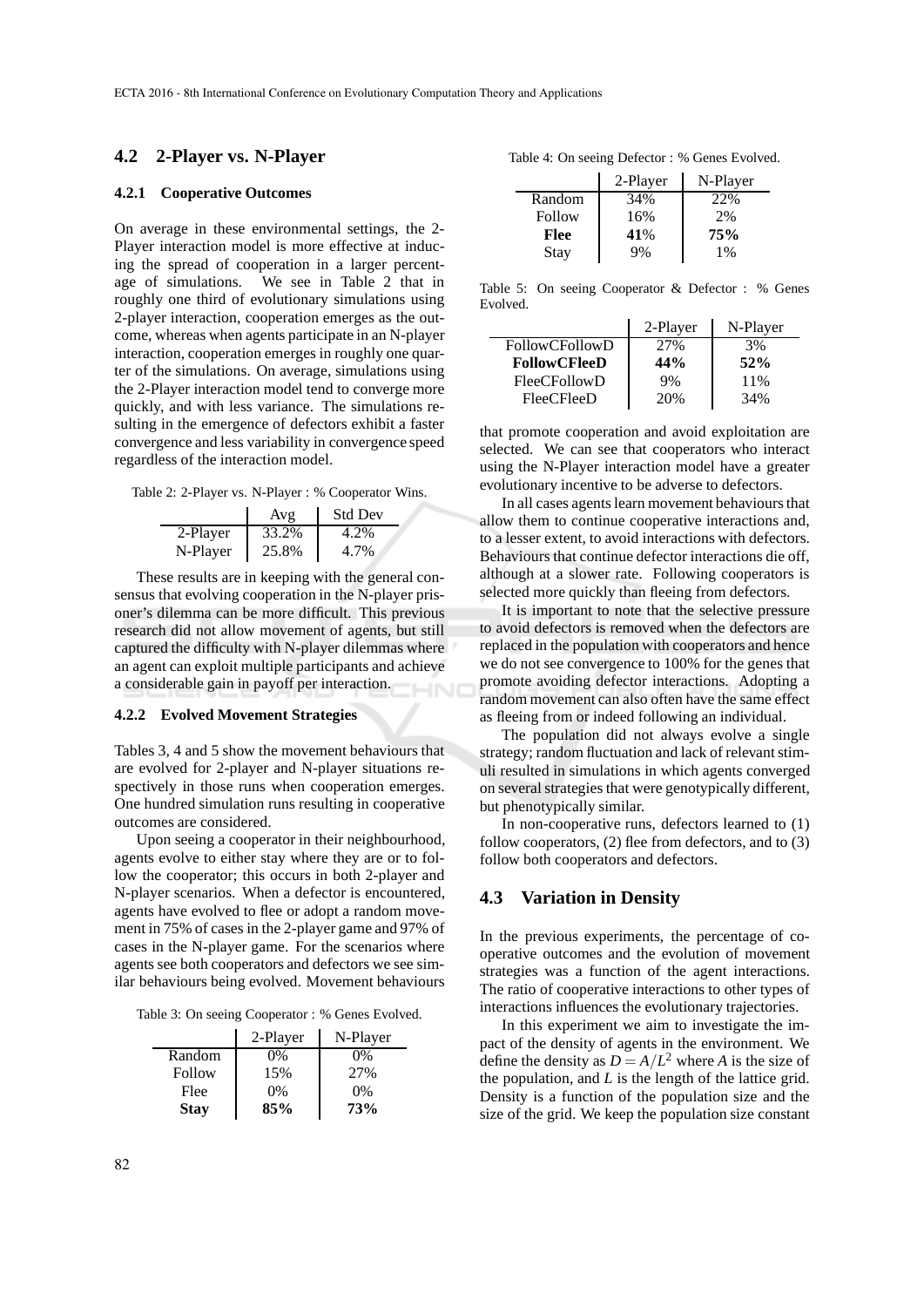

Figure 1: 2-Player vs. N-Player: The percentage of simulations resulting in cooperative victories as we vary the grid density starting from random initialization.

and vary the size of the grid as a means to vary the density.

The movement strategies of agents are randomly initialized, the strategies for game interactions are assigned in equal proportions and both the movement and interaction strategies are subject to evolution. In one set of simulations, the population interacts using the 2-player interaction model, and the other uses the N-player model.

As shown in Figure 1, at the highest density level, there is not enough space within the grid for agents to move freely and so defection dominates in the vast majority of simulations. These conditions echo the traditional spatial models with an agent located in every cell where no movement is possible. These findings mirror those results with defection spreading and dominating the population.

As the density is reduced, we see that the evolutionary runs using the 2-Player interaction model are more readily able to induce higher levels of cooperation. However, using the 2-Player interaction model, random initialization in low densities can only achieve cooperation in just above 50% of simulations. With these same settings the N-Player interaction model can induce cooperation in a far greater percentage (80%) of runs.

For a grid size of 32x32 (1024 cells), the N-player interactions overtake the 2-player interaction model in their ability to induce cooperation. This result demonstrates that despite the difficulty of inducing cooperation, cooperation emerges in N-player games, the addition of movement capabilities can support the emergence of cooperation in these conditions.



Figure 2: 2-Player vs. N-Player: The percentage of cooperative victories, as we vary the grid density, seeding the most prevalent evolved strategies for cooperators and defectors.

#### **4.4 Seeding the Evolved Strategies**

In our final experiment, the evolved movement strategies for both cooperators and defectors are seeded in the population and we repeat the density experiment. In the previous experiment both movement strategies were randomly assigned and it took several generations for movement strategies to emerge. A number of these strategies. were identified as being favorable to the emergence of cooperation. The aim of this experiment is to explore the effect of these *good* strategies when they are present in the first generation. If these strategies help cooperators to follow each other and form cooperative clusters, then higher levels of cooperation are expected across the various density levels.

Results show in both sets of simulations that the evolved cooperator movement strategies are able to induce cooperation for a much wider range of densities, as illustrated in Figure 2. There is a far greater level of cooperation than that which was achieved by either interaction model in the experiment with random initialization. For the N-player interaction model, once the grid size reaches 1024 (density roughly equal to 10%), cooperation is achieved 100% of the time. For the 2-player interaction model, this level of cooperation is also maintained for higher density levels. The agents using the N-player model are more hindered by the exploitative nature of defectors, who are also using a previously evolved movement strategy.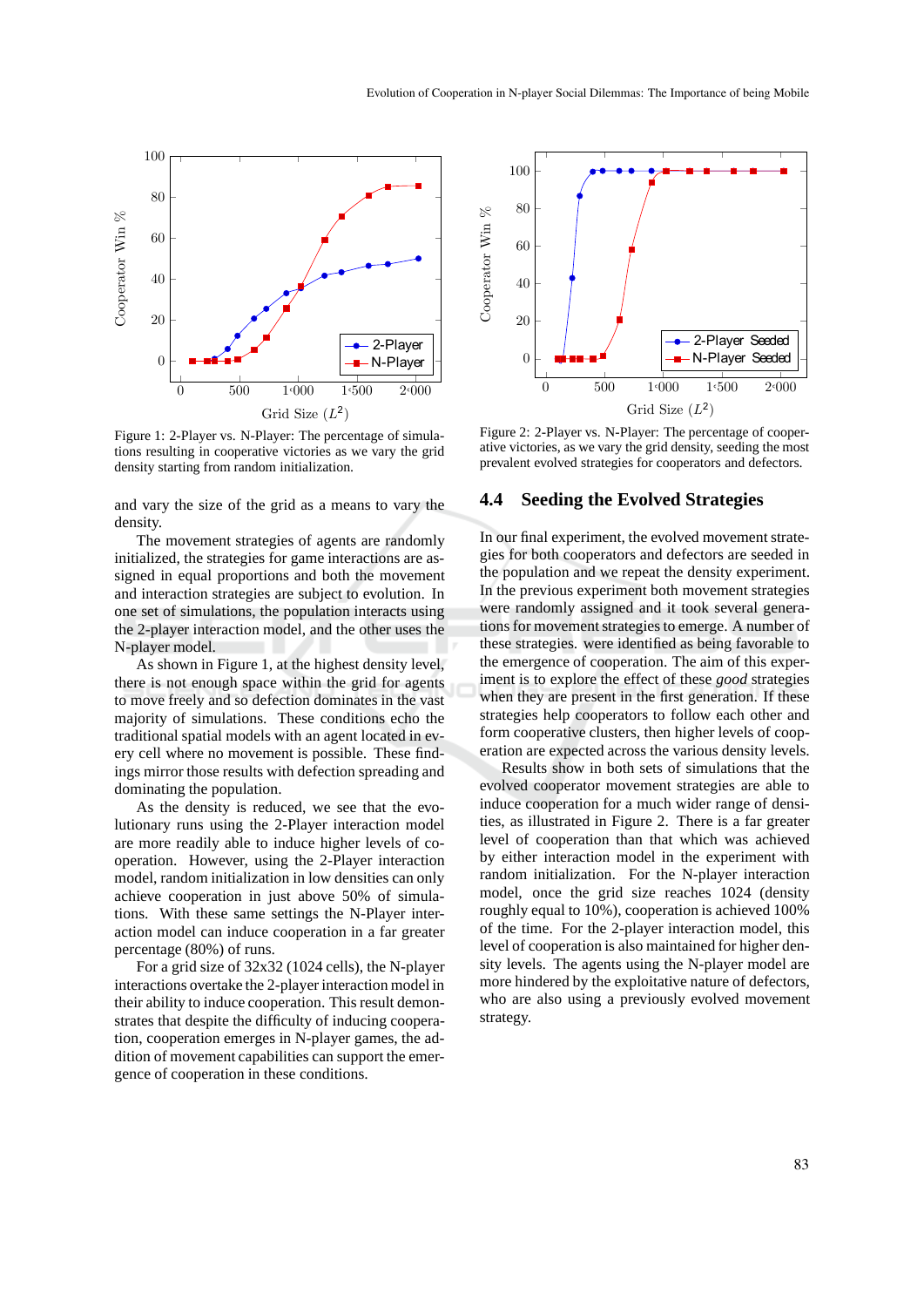## **5 DISCUSSION**

Traditionally, it has been difficult to induce cooperation using the N-player Prisoner's Dilemma. However, in our model we observe high levels of cooperation in a range of settings. The incorporation of a contingent mobility allows cooperators to cluster together, and avoid repeated defector interactions. In forming these clusters, these agents can increase their number of mutually cooperative interactions, thereby boosting their score. However, these cooperative clusters can be exploited by defectors unless they employ strategies that can avoid repeated exploitative encounters. We observe high levels of cooperation coupled with evolved movement strategies that encourage the formation of these larger self-preserving clusters free from the influence of defectors.

As expected, the 2-Player interaction model was more successful at inducing cooperation in the higher grid densities when we evolved from random strategies. This is due to the fact that while the chances of encountering a defector are higher, they have less of an exploitative impact on individuals or clusters of cooperators. Surprisingly, the N-player interaction model was significantly more successful at inducing cooperation when the grid density was very low. We attribute this success to the reduced chances of encountering a defector, and increased gains made by mutually cooperative interactions in clusters. Additionally, single defectors benefit by being in the neighbourhood of cooperators but this benefit is reduced in the presence of other defectors.

## **6 CONCLUSION**

In this work, we introduced a model wherein agents inhabit a toroidal world, interact in social dilemmas, and have the ability to move. We explored a number of scenarios involving both the 2-player and Nplayer Prisoner's Dilemma. The density of agents in the grid was varied in a systematic manner, and its effect on the emergence of cooperation was discussed. We present results for 2-player and N-player interaction models and discuss the outcomes both in terms of cooperation levels obtained and in terms of the movement strategies selected.

Through experimentation, we show that the presence of contingent mobility strategies helps induce cooperation in environments where the interaction model uses the N-player Prisoner's Dilemma. We show that this cooperation can emerge for a range of density levels. Furthermore, we show that seeding a population with the previously evolved movement strategies results in very high levels of cooperation in both the 2-player and the N-player interaction models for a large range of densities. These simple mobile strategies are extremely adept at spreading cooperation throughout a mobile population without the need for complex computation, or costly memories.

Future work will involve a more thorough investigation of the nature of the cooperative clusters that form throughout the evolutionary runs. We also wish to explore a larger set of N-player social dilemmas and explore a more expressive spatial topologies.

## **REFERENCES**

- Aktipis, C. A. (2004). Know when to walk away: Contingent movement and the evolution of cooperation. *Journal of Theoretical Biology*, 231(2):249–260.
- Antonioni, A., Tomassini, M., and Buesser, P. (2014). Random diffusion and cooperation in continuous twodimensional space. *Journal of theoretical biology*, 344:40–48.
- Axelrod, R. and Dion, D. (1988). The further evolution of cooperation. *Science*, 242:1385–1390.
- Axelrod, R. M. (1984). *The Evolution of Cooperation*. Basic Books.
- Boyd, R. and Richerson, P. J. (1988). The evolution of reciprocity in sizable groups. *Journal of theoretical Biology*, 132(3):337–356.
- Chiong, R. and Kirley, M. (2012). Random mobility and the evolution of cooperation in spatial N-player iterated Prisoners Dilemma games. *Physica A: Statistical Mechanics and its Applications*, 391(15):3915–3923.
- Enquist, M. and Leimar, O. (1993). The evolution of cooperation in mobile organisms. *Animal Behaviour*, 45(4):747–757.
- Gibbons, M. and O'Riordan, C. (2014). Evolution of coordinated behaviour in artificial life simulations. In *Proceedings of the International Conference on Theory and Practice in Modern Computing*.
- Gibbons, M. D., O'Riordan, C., and Griffith, J. (2016). Follow flee: A contingent mobility strategy for the spatial prisoners dilemma. In *International Conference on Simulation of Adaptive Behavior*, pages 34– 45. Springer.
- Helbing, D. and Yu, W. (2008). Migration as a mechanism to promote cooperation. *Advances in Complex Systems*, 11(4):641–652.
- Helbing, D. and Yu, W. (2009). The outbreak of cooperation among success-driven individuals under noisy conditions. *Proceedings of the National Academy of Sciences of the United States of America*, 106(10):3680– 3685.
- Ichinose, G., Saito, M., and Suzuki, S. (2013). Collective Chasing Behavior between Cooperators and Defectors in the Spatial Prisoner's Dilemma. *PLoS ONE*, 8(7):28–31.